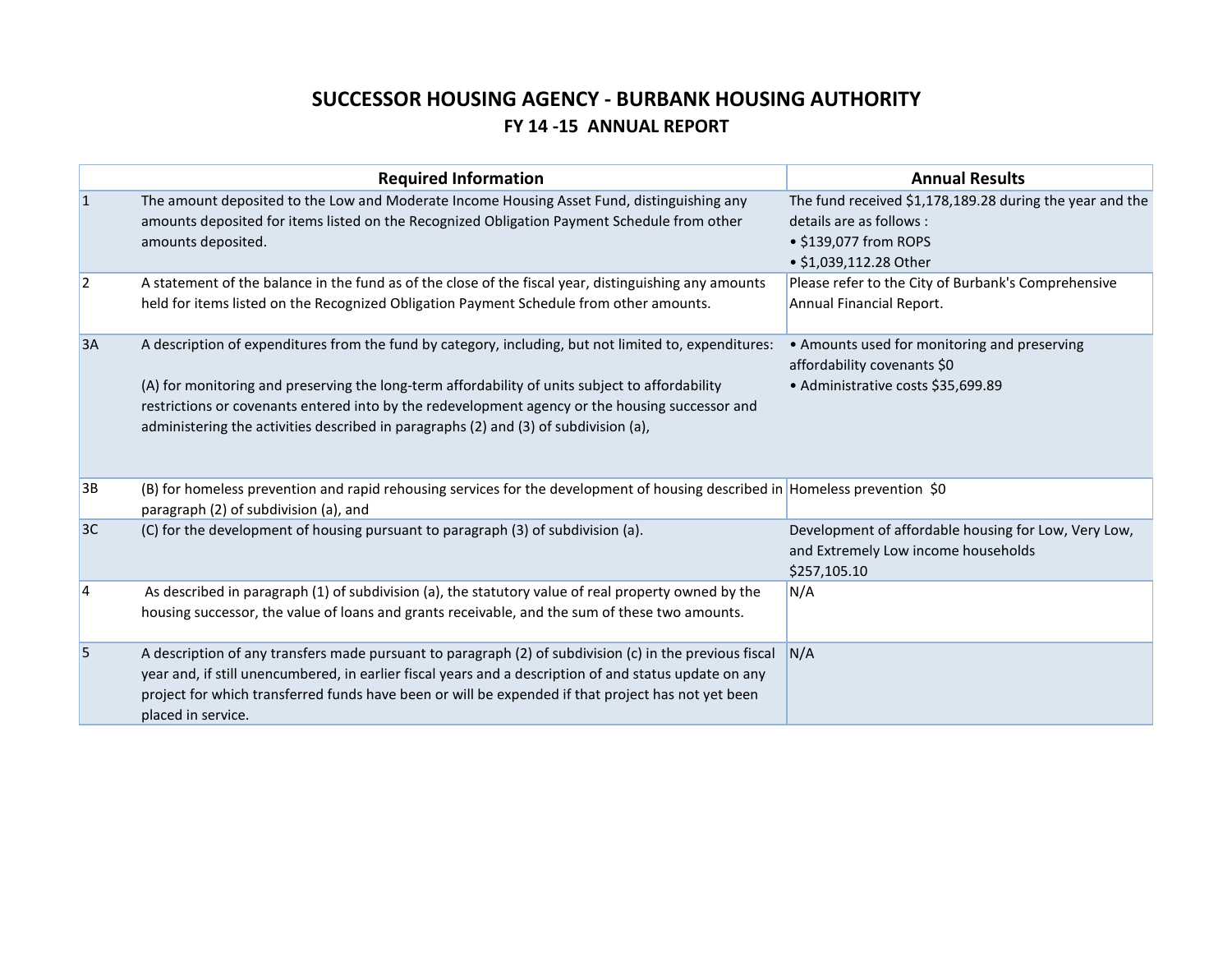## **SUCCESSOR HOUSING AGENCY - BURBANK HOUSING AUTHORITY**

#### **FY 14 -15 ANNUAL REPORT**

| $6\overline{6}$ | A description of any project for which the housing successor receives or holds property tax revenue<br>pursuant to the Recognized Obligation Payment Schedule and the status of that project.                                                                                                                                                                                                                                                                                         | • \$136,270 was paid to the Burbank Housing<br>Corporation for Developer Fees earned in accordance<br>with previously-approved affordable housing<br>agreements.<br>• \$2,807 was paid to the Burbank Housing Corporation<br>for asset management fees in accordance with a<br>previously-approved affordable housing agreement for<br>the Keeler-Elliott (Habitat for Humanity) project.<br>Construction of project has been completed. However<br>the asset management fee obligation is still in effect. |
|-----------------|---------------------------------------------------------------------------------------------------------------------------------------------------------------------------------------------------------------------------------------------------------------------------------------------------------------------------------------------------------------------------------------------------------------------------------------------------------------------------------------|-------------------------------------------------------------------------------------------------------------------------------------------------------------------------------------------------------------------------------------------------------------------------------------------------------------------------------------------------------------------------------------------------------------------------------------------------------------------------------------------------------------|
| 7               | For interests in real property acquired by the former redevelopment agency prior to February 1,<br>2012, a status update on compliance with Section 33334.16.<br>For interests in real property acquired on or after February 1, 2012, a status update on the project.                                                                                                                                                                                                                | Activities consistent with the development of affordable<br>housing have been completed for all properties that<br>were acquired prior to February 1, 2012.<br>The Agency has no interests in real property acquired<br>after February 1, 2012.                                                                                                                                                                                                                                                             |
| $\overline{8}$  | A description of any outstanding obligations pursuant to Section 33413 that remained to transfer to<br>the housing successor on February 1, 2012, of the housing successor's progress in meeting those<br>obligations, and of the housing successor's plans to meet unmet obligations. In addition, the housing<br>successor shall include in the report posted on its Internet Web site the implementation plans of the<br>former redevelopment agency.                              | The Agency has no obligation related to the<br>development of replacement housing.                                                                                                                                                                                                                                                                                                                                                                                                                          |
| 9               | The information required by subparagraph (B) of paragraph (3) of subdivision (a).                                                                                                                                                                                                                                                                                                                                                                                                     | N/A                                                                                                                                                                                                                                                                                                                                                                                                                                                                                                         |
| 10              | The percentage of units of deed-restricted rental housing restricted to seniors and assisted<br>individually or jointly by the housing successor, its former redevelopment agency, and its host<br>jurisdiction within the previous 10 years in relation to the aggregate number of units of deed-<br>restricted rental housing assisted individually or jointly by the housing successor, its former<br>redevelopment agency, and its host jurisdiction within the same time period. | Since FY 04-05 the following affordable housing units<br>have been developed:<br>278 Rental Units<br>+55 Ownership Units<br>333 Total Units, of which 43 units or 12.91% were<br>developed exclusively for seniors.                                                                                                                                                                                                                                                                                         |
| 11              | The amount of any excess surplus, the amount of time that the successor agency has had excess<br>surplus, and the housing successor's plan for eliminating the excess surplus.                                                                                                                                                                                                                                                                                                        | N/A                                                                                                                                                                                                                                                                                                                                                                                                                                                                                                         |